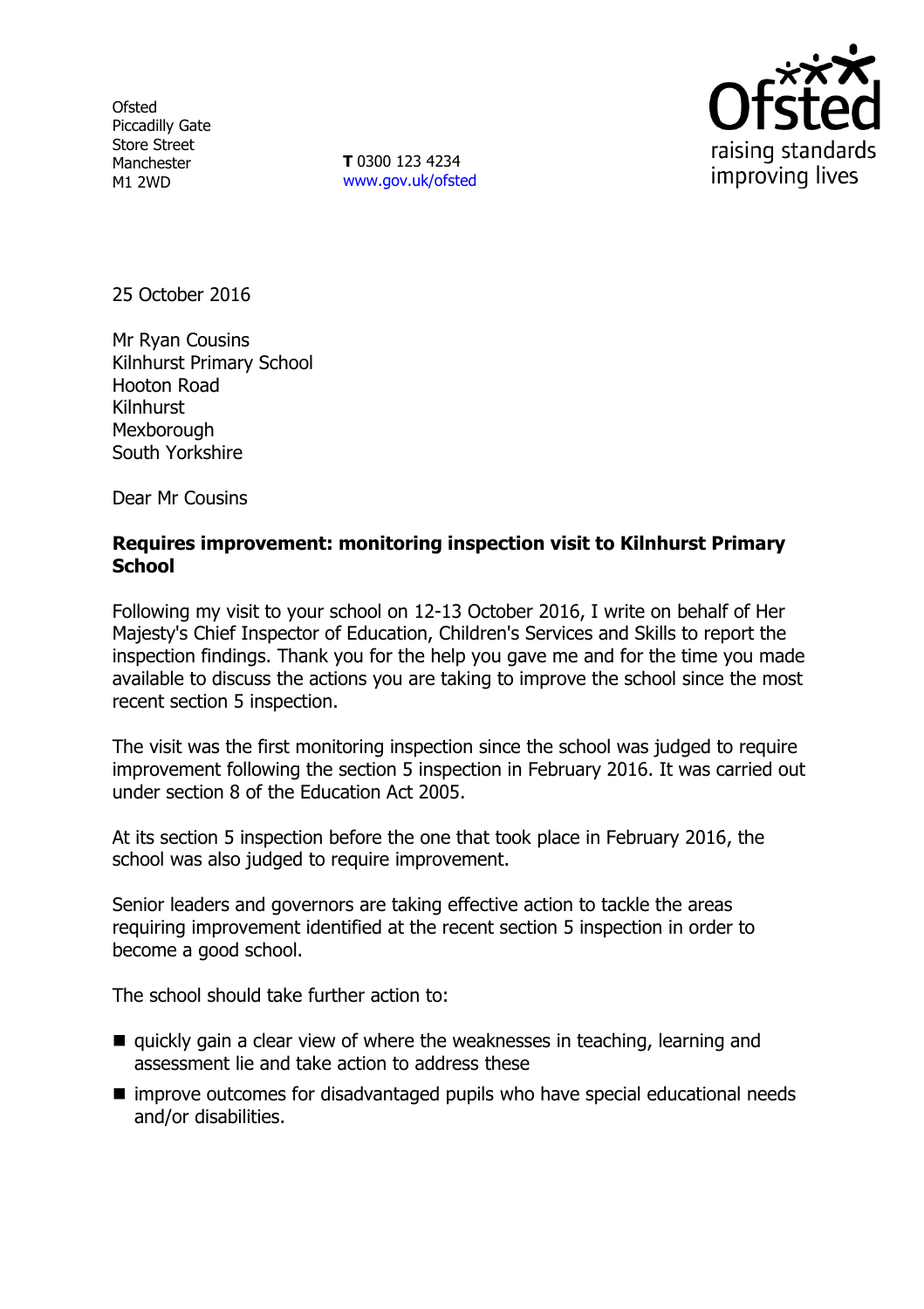

# **Evidence**

During the inspection, meetings were held with you, other senior leaders, two newly qualified teachers, a group of pupils, members of the governing body, a representative of the local authority and the chief executive officer of Whitewoods Primary Academy Trust to discuss the actions taken since the last inspection. The school improvement plans and other documents provided by the school were evaluated. Work in pupils' books was scrutinised. You and I made brief visits to lessons accompanied by the deputy headteacher.

# **Context**

Significant changes in staffing took place in September 2016. A new headteacher, deputy headteacher and key stage 2 leader were appointed from the current staff. A new key stage 1 leader was recruited externally. In addition, two newly qualified teachers were appointed. The deputy headteacher has taken on the role of the special educational needs coordinator.

The governing body has reformed as a smaller governing board.

It is planned that the school will become an academy as part of the Whitewoods Primary Academy Trust.

#### **Main findings**

Since the beginning of September 2016, there has been an accelerated drive for change led by you and your new leadership team. However, before that the work to address the areas for improvement was too slow.

You, the governors and the senior leaders have set the vision for the next three years. You have shared your high expectations and commitment for your school to become a good school with staff. Your plans are well thought out and link well to the support needed to bring about change and include measures of how you will judge the success of what has been achieved. A particular strength of the new leadership in the school is the willingness to engage with other providers in order to learn from their good practice.

There are some improvements in teaching, learning and assessment. However, these are inconsistent and, as a result, progress is uneven across the school. In some classes, pupils all do the same work, which is undemanding for the most able. Marking and feedback are variable and not always in line with the school's policy. In the best examples, feedback encourages pupils to think more deeply or correct misconceptions, thus contributing to better progress.

Although teachers understand the priorities you have set for the way learning should be organised, and the high expectations for all learners to reach age-related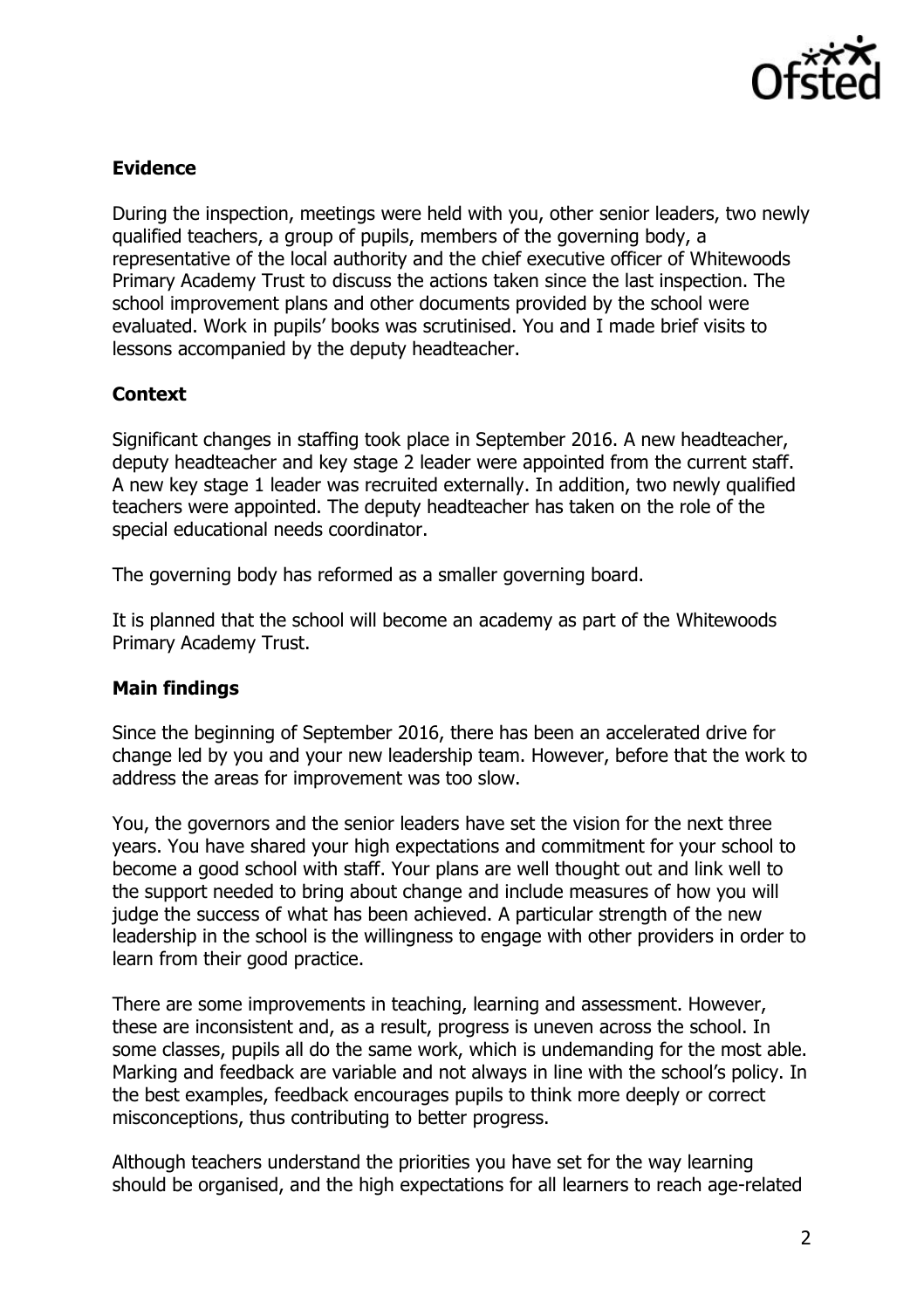

expectations, not all are employing these systems consistently and to good effect. You do not have a clear enough view of where the strengths and weaknesses in teaching, learning and assessment exist across the school, although you have started to monitor and evaluate key aspects of the school such as the learning environment and behaviour. Your records show you have evaluated what you observed in these areas effectively and identified key actions for improvement. It is too early to see the impact of these actions.

There are examples of good practice. For example, in Year 6 much is demanded of pupils in their mathematics lessons. The most able are stretched and teaching ensures that all pupils understand each concept deeply. The pupils are hugely enthusiastic about their mathematics lessons as a result, and are supremely selfconfident about their knowledge, understanding and skills. The unvalidated outcomes for key stage 2 tests in 2016 reflect stronger teaching in Year 6. The calculations policy for mathematics makes it clear what pupils should learn in each year group; however, it does not extend to mathematics teaching in the early years.

The teaching, learning and assessment in the early years have improved. Consequently, the proportion of children attaining a good level of development has increased. Children's records are regularly written and track development carefully. Strong evaluation of each child's progress means that children are rapidly given extra help when they need it. Children are developing their phonics skills effectively. Three children enthusiastically showed me the letters they were learning and the sounds they made. The learning environment is improving. The leader of the early years is working closely with the new teacher in Nursery to ensure that learning activities are appropriately planned. As a result, children are making better progress.

Pupils say behaviour has improved, and in the majority of the classes we visited together pupils were engaged in their learning. Records show that behaviour and bullying are more carefully monitored. Very few bullying incidents have occurred since September and they have been dealt with effectively and quickly.

Leaders are beginning to respond to the review of the impact of pupil premium spending. For example, those pupils who have special educational needs and/or disabilities who are also disadvantaged, who are not making good progress, are now being tracked more closely. As a result, extra help can be allocated to pupils who need it. It is too soon to see the impact on pupils' progress.

The external review of governance was carried out promptly. Governors have acted quickly on the recommendations and reformed as a governing board with fewer governors. Regular meetings are planned to hold leaders to account. Governors are receiving appropriate training. However, it is too soon to see the impact on governance.